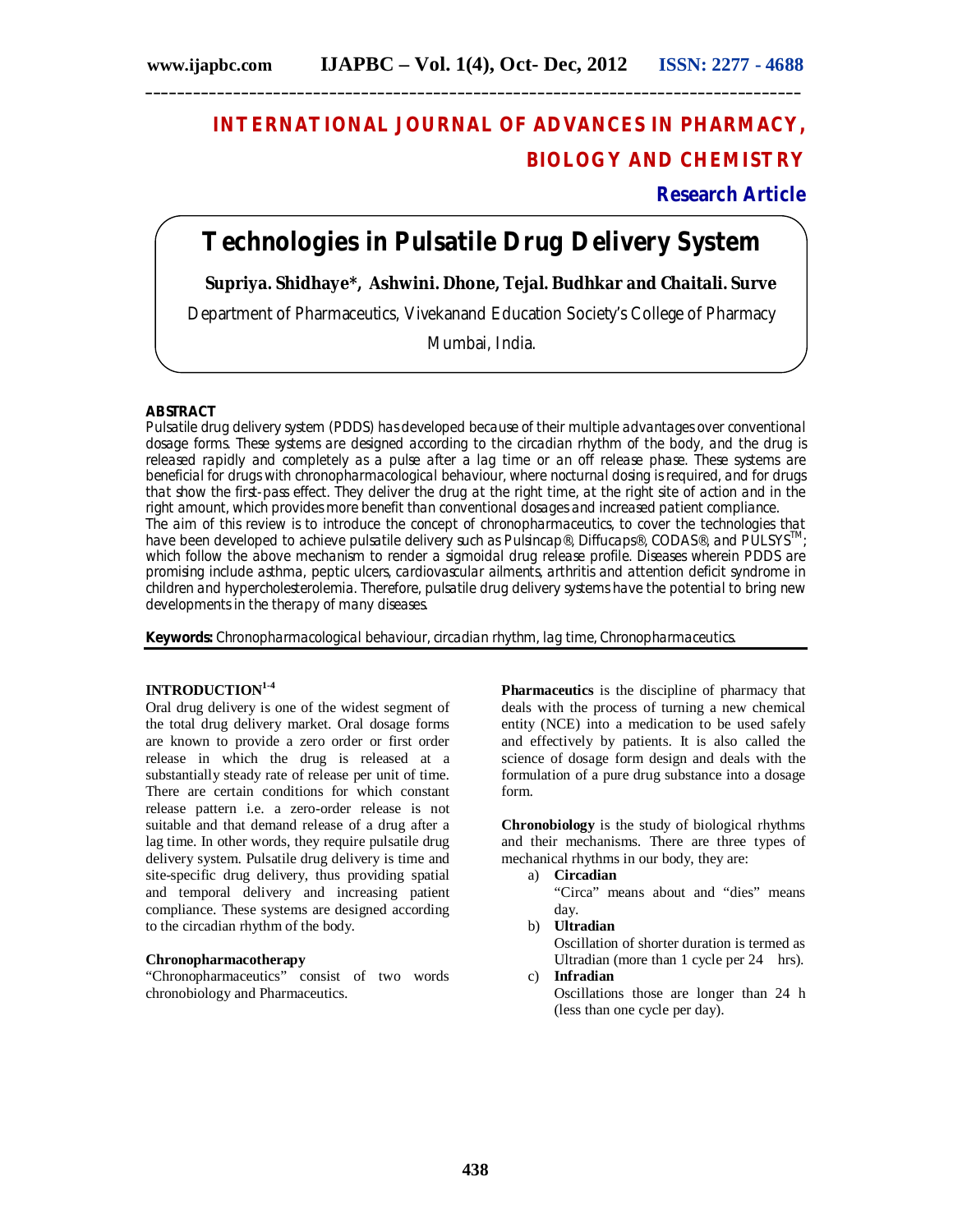| <b>Disease</b>             | Chronological behaviour                                                                                                                                   | Drugs used                            |  |
|----------------------------|-----------------------------------------------------------------------------------------------------------------------------------------------------------|---------------------------------------|--|
| Asthma                     | Precipitation of attacks during night or at early morning                                                                                                 | Antihistamines, B2 agonist            |  |
| Attention deficit syndrome | Increase in DOPA level in afternoon.                                                                                                                      | Methylphenidate                       |  |
| <b>Arthritis</b>           | Pain increases in early morning caused by the marked<br>release of inflammatory cytokines, including interleukin-<br>6 in the early hours of the morning. | NSAID <sub>s</sub> , Glucocorticoids  |  |
| Cancer                     | Blood flow to tumour is threefold greater during each<br>daily activity phase of the circadian cycle than during the<br>daily rest phase                  | Vinca alkaloids, Taxans               |  |
| Duodenal ulcers            | Gastric acid secretion is highest at night, bowel motility &<br>gastric empting are slower at night                                                       | Proton pump inhibitors                |  |
| Peptic ulcers              | Acid secretion is high in afternoon $\&$ at night                                                                                                         | H <sub>2</sub> Blockers               |  |
| Hypercholesterolemia       | Cholesterol synthesis is generally higher during night<br>than day time                                                                                   | HMG CoA reductase inhibitor           |  |
| Diabetes mellitus          | Increase in blood sugar level after meal                                                                                                                  | Sulfonylurea, Insulin                 |  |
| Neurological disorder      | Central pathophysiology of epilepsy and behavioural<br>classification of convulsive events                                                                | MAO-B inhibitor                       |  |
| Cardiovascular disease     | BP is at its lowest during sleep cycle.                                                                                                                   | Nitro-glycerine, CCBs, ACE inhibitors |  |

#### **Table 1: Targets for pulsatile drug delivery**

**\_\_\_\_\_\_\_\_\_\_\_\_\_\_\_\_\_\_\_\_\_\_\_\_\_\_\_\_\_\_\_\_\_\_\_\_\_\_\_\_\_\_\_\_\_\_\_\_\_\_\_\_\_\_\_\_\_\_\_\_\_\_\_\_\_\_\_\_\_\_\_\_\_\_\_\_\_\_\_\_\_\_**

#### **CLASSIFICATION OF PULSATILE DRUG DELIVERY TECHNOLOGIES**

This review classifies the technologies in PDDS based on the main routes of drug administration.

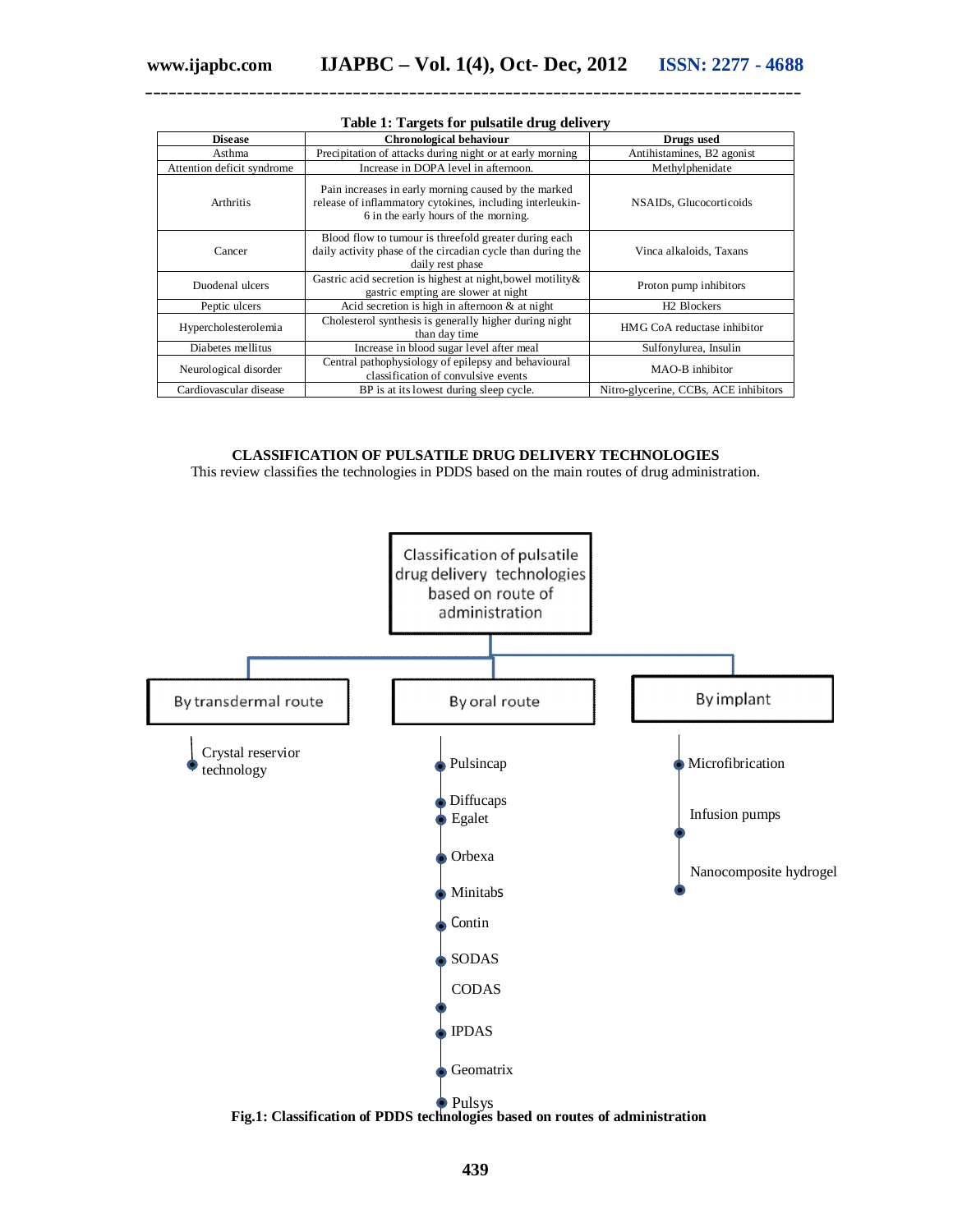#### **Benefits of these technologies**

- Once daily dose resembling multiple daily doses by releasing drugs in discrete bursts.
- Constant drug levels at the site of action and prevent the peak-valley fluctuations.
- Chance of development of drug resistance and tolerance can be reduced.
- Rate of release independent of pH, food and minimal potential for dose dumping.
- Facility to produce combination dosage forms, ease of combining pellets with different compositions or release pattern.
- Protection of mucosa from irritating drugs.
- Delivery profile designed to compliment circadian pattern.
- Drug loss by extensive first pass metabolism is prevented.
- Reduced dose frequency, dose size and cost, which ultimately reduces side effects and local irritation, thereby improving patient compliance.

#### **Limitations**

- Multiple manufacturing steps.
- Homogenicity of the coated barrier is mandatory to assure the predictability of the lag time.
- Rupture time cannot be always adequately manipulated as it depends on the manipulated as it depends on the physicochemical properties of the polymer.
- Pulsatile delivery drugs are costly, raw material is not easily available.
- Dosage form design requires highly educated professionals.
- Technologies employed and the equipment used are complicated.

#### **CHRONOMODULATED SYSTEMS FOR ORAL ROUTE**

## **Pulsincap® Technology5-7**

Pulsincap was developed by R.R.Scherer International Corporation (Michigan).

This device consists of a non-disintegrating half capsule body sealed at the open end with a hydrogel plug that is covered by a water-soluble cap. The whole unit is coated with an enteric polymer to avoid the problem of variable gastric emptying. When this capsule comes in contact with the dissolution fluid, it swells, and after a lag time the plug pushes itself outside the capsule and rapidly releases the drug. The time lag can be controlled by manipulating the dimension and the position of the plug. For water insoluble drugs, a spontaneous release can be ensured by inclusion of effervescent agents or disintegrants.

The plug material consists of insoluble but permeable and swellable polymers (polymethacrylates), erodible compressed polymers (hydroxypropylmethylcellulose, polyvinyl alcohol, polyethylene oxide), congealed melted polymers (saturated polyglycolated glycerides) and enzymatically controlled erodible polymer (pectin).

#### **Diffucaps® Technology <sup>9</sup>**

Developed by Eurand Pharmaceuticals Ltd, USA**.**  Diffucaps is a multiparticulate bead system comprised of multiple layers of drug, excipients, and functional polymer membrane to control the rate of drug release. Diffucaps beads are <1.5 mm in diameter and can be filled into capsules. The beads contain a layer of organic acid or alkaline buffer to control the solubility of a drug by creating an optimal pH microenvironment for drugs that exhibit poor solubility in intestinal pH, in environments with pH greater than 8.0, or in physiological fluids. Alternatively, the beads can contain a solid‐solution of drug and crystallization inhibitor to enhance bioavailability by maintaining the drug in its amorphous state. Advantages of Diffucaps ® are

- Ideal for drugs exhibiting poor solubility in lower intestinal pH, in environments with pH above 8.0, or in physiological fluids.
- Can combine multiple drugs and/or multiple release profiles in the same dosage form.
- Can minimize food effect.

#### **CONTIN ® Technology<sup>10</sup>**

Developed by Purdue Pharma. This technology provides for closer control over the amount of drug released to the bloodstream, and benefits patients in terms of reducing the number of doses they need to take every day, providing more effective control of their disease (particularly at night), and reducing unwanted side effect.

Molecular coordination complexes are formed between a cellulose polymer and a non-polar solid aliphatic alcohol optionally substituted with an aliphatic group by solvating the polymer with a volatile polar solvent and react the solvated cellulose polymer directly with the aliphatic alcohol, preferably as a melt. This constitutes the complex having utility as a matrix in controlled release formulations since it has a uniform porosity (semi permeable matrixes) that may be varied**.** This technology has leads to the development of tablet forms for aminophylline, theophylline, morphine, and other drugs.

#### **CODAS® (Chronotherapeutic oral drug absorption system) 14**

Elan Corporation, USA, developed CODAS® technology. Delay is introduced by the level of non-enteric release-controlling polymer applied to drug loaded beads. The release-controlling polymer is a combination of water soluble and water insoluble polymers. As water from the gastrointestinal tract comes into contact with the polymer-coated beads, the water soluble polymer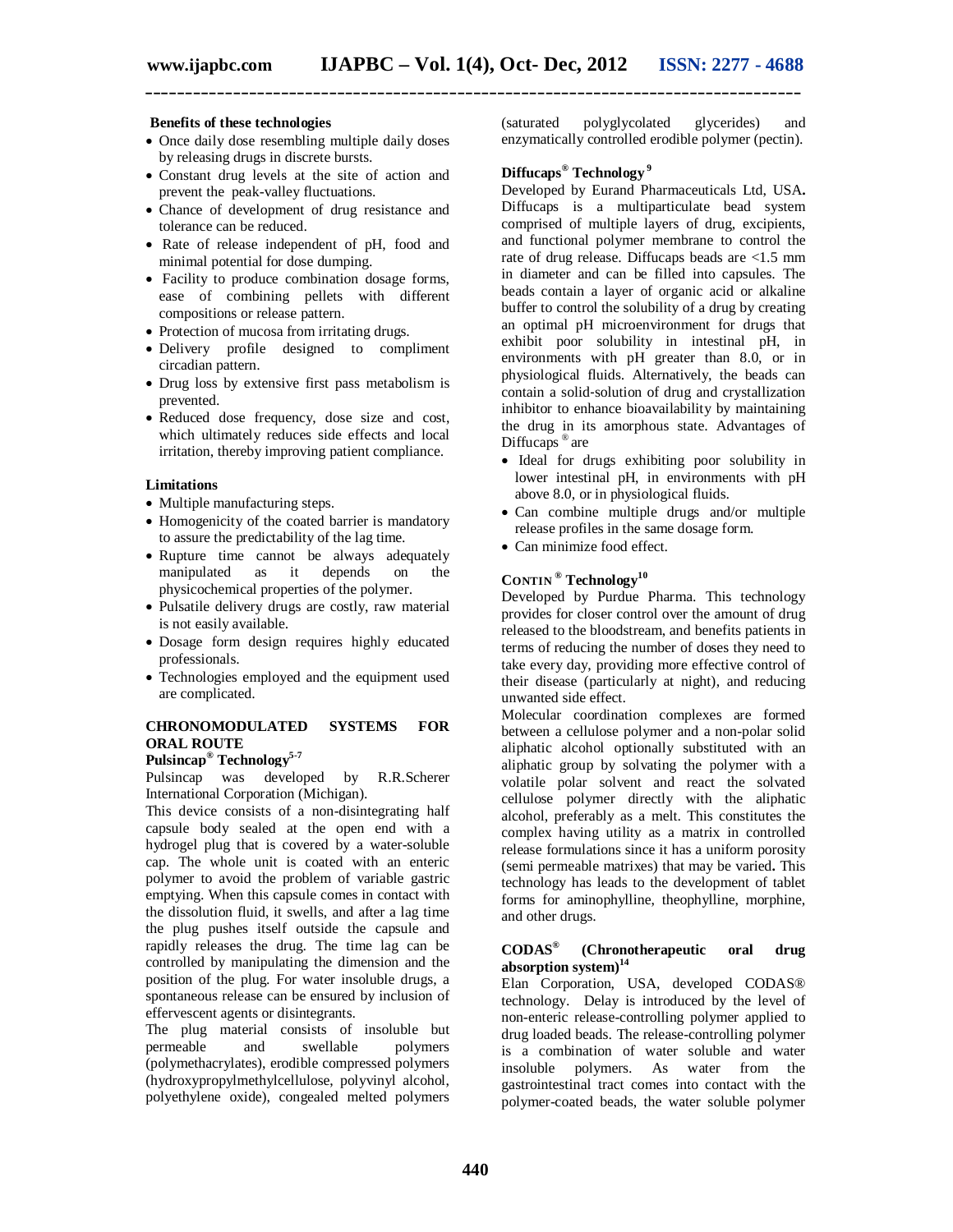slowly dissolves, and the drug diffuses through the resulting pores in the coating. The water insoluble polymer continues to act as a barrier, maintaining the controlled release of the drug.

Advantages of the CODAS technology include a delivery profile designed to complement circadian pattern, controlled onset, an extended release delivery system, rate of release essentially independent of pH, posture and food, "sprinkle" dosing by opening the capsule and sprinkling the contents on food, reduction in effective daily dose and drug exposure, gastrointestinal tract targeting for local effect and reduced systemic exposure to achieve a target profile.

#### **Egalet® Technology<sup>31</sup>**

Developed by Egalet Ltd, Denmark. System consists of an impermeable shell with two lag plugs; active drug is sandwiched between the plugs. After the inert plugs have eroded, the drug is released, thus a lag time occurs. Time of release can be modulated by the length and composition of the plugs. This system shows erosion control drug release. The shells are made of slowly biodegradable polymers (such as ethylcellulose) and include plasticizers (such as cetostearyl alcohol), while the matrix of the plugs is made up of a mixture of pharmaceutical excipients including polymers like polyethylene oxide (PEO). Several opioid products are developed using this technology.

#### **IPDAS® (Intestinal protective drug absorption system)<sup>15</sup>**

A new oral drug delivery approach that is applicable to gastrointestinal (GI) irritant drugs, including the non-steroidal anti-inflammatory drug (NSAID) class. The IPDAS technology is composed of numerous high-density, controlledrelease beads, which are compressed into a tablet form. Once an IPDAS tablet is ingested, it disintegrates and disperses beads containing a drug in the stomach, which subsequently passes into the duodenum and along the gastrointestinal tract in a controlled and gradual manner, independent of the feeding state. Release of active ingredient is controlled by the polymer system used to coat the beads and/or the micromatrix of polymer/active ingredient formed in the extruded/spheronised multiparticulates. The intestinal protection by this technology is due to the multiparticulate nature of the formulation, which ensures wide dispersion of irritant drug throughout the gastrointestinal tract.

### **Geoclock® <sup>16</sup>**

Developed by SkyePharma. It is in form of chronotherapy focused press-coated tablets. Geoclock tablets have an active drug [core] inside an outer tablet layer consisting of a mixture of hydrophobic wax and brittle material in order to

obtain a pH-independent lag time prior to core drug delivery at a pre-determined release rate. This dry coating approach is designed to allow the timed release of both slow release and immediate release active cores by releasing the inner tablet first, after which time, the surrounding outer shell gradually disintegrates. In addition to controlled release, the Geoclock technology also has applications for the improved release of colonic drug delivery as well as for multiple pulse drug delivery to deliver doses of a drug at specific times throughout the day.

## **Geomatrix® 17-18**

Developed by Skye Pharma Plc., USA. It is multilayered tablet which consists of a hydrophilic matrix core, containing the active ingredient and one or two impermeable or semi-permeable polymeric coatings (films or compressed barriers) applied on one or both bases of the core which act as surface controlling barriers.

Advantages of the Geomatrix technology are: can achieve simultaneous release of two different drugs and different rates from a single tablet, their ability to be easily incorporated into the production line, can be manufactured by readily available equipment, reproducibility, controlled release of poorly soluble drugs, timed release of drugs, pulsed release of drugs and safety of use. Some of the drugs that are marketed based on this technology are Diltiazem hydrochloride, Nifedipine, and Diclofenac sodium.

#### **Diffutab®19**

This technology is useful for sustained and targeted pulsed delivery.

The Diffutab technology incorporates a blend of waxes and hydrophilic polymers that control drug release through diffusion and erosion of a matrix tablet. Diffutabs are particularly useful for highdose products. This technology is applies to both soluble and insoluble products.

#### **Advantages of Diffutabs**

- Matrix tablet utilizes a combination of water soluble particles and active drug
- Suitable for high drug loading
- Supports sustained-release, once-a-day dosing

## **PulsysTM20-21**

Developed by MiddleBrook Pharmaceuticals, this enables pulsatile delivery or delivery in rapid bursts of certain drugs and provides the prolonged release and absorption of a drug. The rationale behind designing such a system is that it has been reported that antibiotics are more effective against fastgrowing bacteria. When an immediate release antibiotic is administered, bacteria respond to it by going into a dormant stage, while the administration of a pulsatile system in such a case is more effective because the regular release of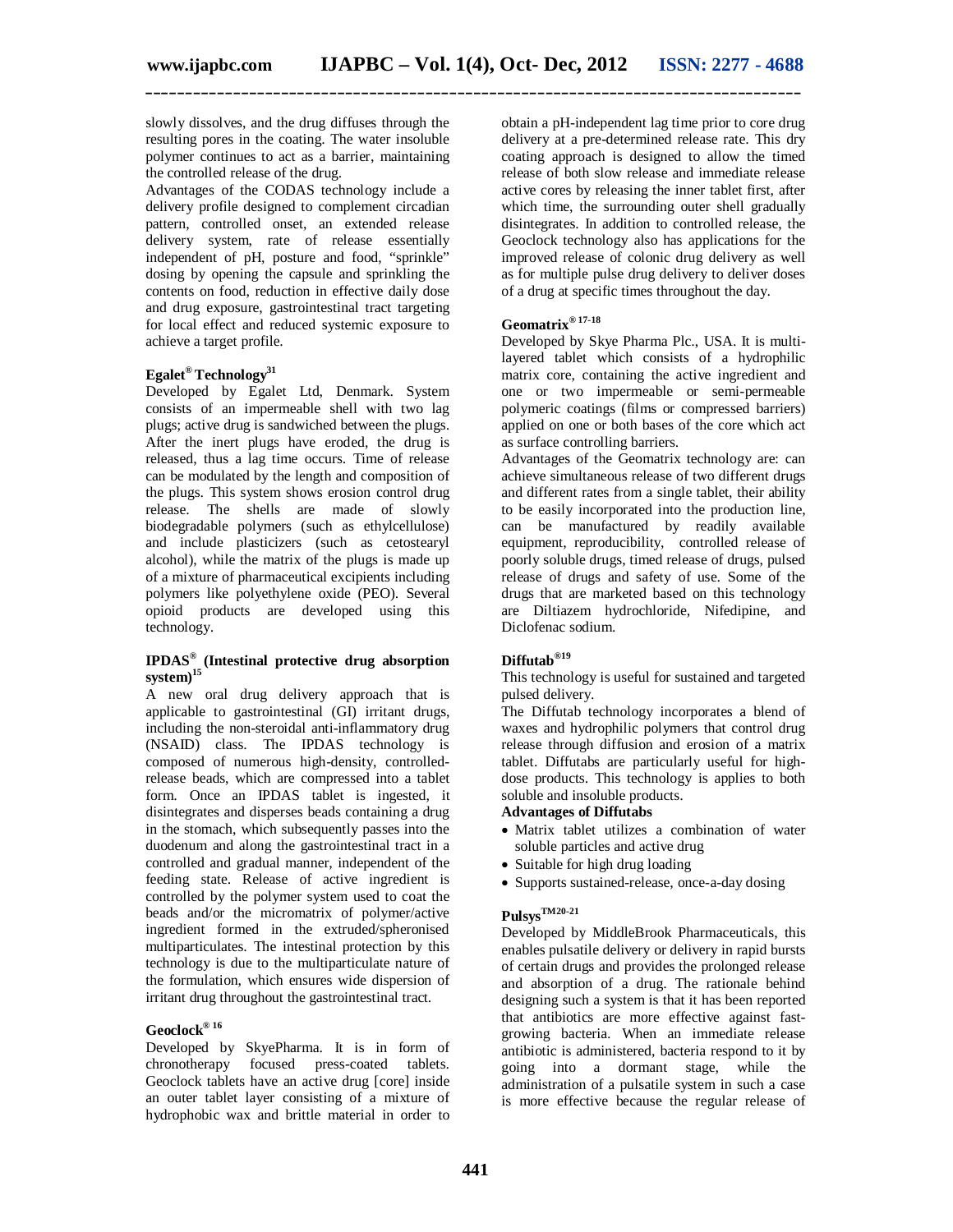**\_\_\_\_\_\_\_\_\_\_\_\_\_\_\_\_\_\_\_\_\_\_\_\_\_\_\_\_\_\_\_\_\_\_\_\_\_\_\_\_\_\_\_\_\_\_\_\_\_\_\_\_\_\_\_\_\_\_\_\_\_\_\_\_\_\_\_\_\_\_\_\_\_\_\_\_\_\_\_\_\_\_**

increased pulses of antibiotic does not let defence system of the bacteria to go into a dormant stage. The preclinical studies have shown that pulsatile approach of delivering antibiotic is more effective.

#### **SODAS® (spheroidal oral drug absorption system<sup>23</sup>**

Developed by Elan Corporation. Multiparticulate drug delivery system, consist of uniform spheroidal beads of 1-2mm in diameter. Each bead begins as an inert core onto which the drug is applied, followed by a number of layers of soluble and insoluble polymers combined with other excipients to produce the rate-controlling layer. Drug release from these beads occurs by a diffusion process. Within the GI tract, the soluble polymers dissolve, leaving pores within the outer membrane. Fluid then enters the core of the beads and dissolves the drug. The resultant solution diffuses out in a controlled, predetermined manner allowing for prolongation of the *in vivo* dissolution and absorption phases. The immediate environment of the drug within the seed core can be manipulated by use of excipients to ensure optimal stability and solubility. These controlled-release beads can be packaged into a capsule or compressed into a tablet to produce the final dosage form. Based on the production of controlled release beads, the SODAS® technology is characterized by its inherent flexibility, enabling the production of customized dosage forms that respond directly to individual drug candidate needs.

# **Orbexa® <sup>24</sup>**

Developed by Aptalis Pharmaceutical<br>Technologies. Orbexa technology is a Orbexa technology is a multiparticulate system that enables high drug loading and is suitable for products that require granulation. This technology consists of beads of a controlled size and density using granulation/extrusion and techniques. These beads provide higher drug concentration, can be coated with functional polymer membranes for additional release rate control and can also be used for sensitive drugs such as proteins, enzymes.

This technology can be used for gastric protection, delayed release, sustained release, site-specific delivery, pulsatile delivery, complex release<br>pattern, separation of incompatibles and separation of incompatibles combination products. Orbexa beads can be filled into capsules or single-dose sachets.

#### **Minitabs® <sup>25</sup>**

Developed by Aptalis Pharmaceutical Technologies. It consists of tiny (2 mm x 2 mm) cylindrical tablets coated with a functional membrane to control the rate of drug release. They contain gel-forming excipients that control drug release rate. Additional membranes may be added

to further control release rate. The tablets are filled into capsules, allowing a combination of multiple drugs and/or multiple release profiles in the same dosage form. Minitabs can be formulated as matrix tablets prior to further coating.

Advantages of Minitabs are: They combine the simplicity of tablet formulation with the sophistication of multiparticulate systems, suitable for high drug loading, and can be used as a sprinkle for pediatric and geriatric patients who have difficulty swallowing tablets.

#### **CHRONOMODULATED SYSTEMS FOR TRANSDERMAL ROUTE26-27 Crystal reservoir system**

Crystal Reservoir Technology is small patches, which shows controlled and sustained drug release. Release of a drug is based on the oversaturation of an adhesive polymer with drug, thus forcing a partial crystallization of the drug. The presence of both molecular solute and solid crystal forms allow for a considerably higher concentration and consistent supply of drug. As the skin absorbs the molecular solute, crystals re-dissolve to maintain maximum thermodynamic activity at the site of contact. By modifying the concentration of crystals to solute, various patterns of drug release are achieved.

#### **Chrononomodulated delivery systems by implant route**

#### **Chronomodulated infusion pumps 30**

These pumps are usually characterized by a light weigh (300–500 g) for easy portability and precision in drug delivery. Implantable infusion pumps used in Insulin therapy containing a reservoir of insulin may be surgically placed within the subcutaneous tissue of the abdomen in the left upper or lower quadrant (above or below the belt). A catheter leads from the pump through the muscle layers into the peritoneal cavity where it floats freely and insulin delivery is by intraperitoneal route. The insulin reservoir is refilled after 1 or 3 months by inserting needle through skin into pump. Doses adjustments are made by the patient‐‐within ranges established by the physician‐‐using radio elementary and an electronic device that is held over the pump. Examples of infusion pumps are Melodie®- The Melodies pump has been used successfully in cancer chemotherapy indicating that the chronopharmaceutical systems for the parenteral route are important alternatives for effective and safe cancer therapy further studies showed that the major material cost of chronochemotherapy devices was balanced by a better tolerability profile, other are programmable Synchromed®, Panomat® V5 infusion and the Rhythmic® pumps. Possible drawbacks of this approach include eventual formation of fibrous tissue pocket and local skin erosion.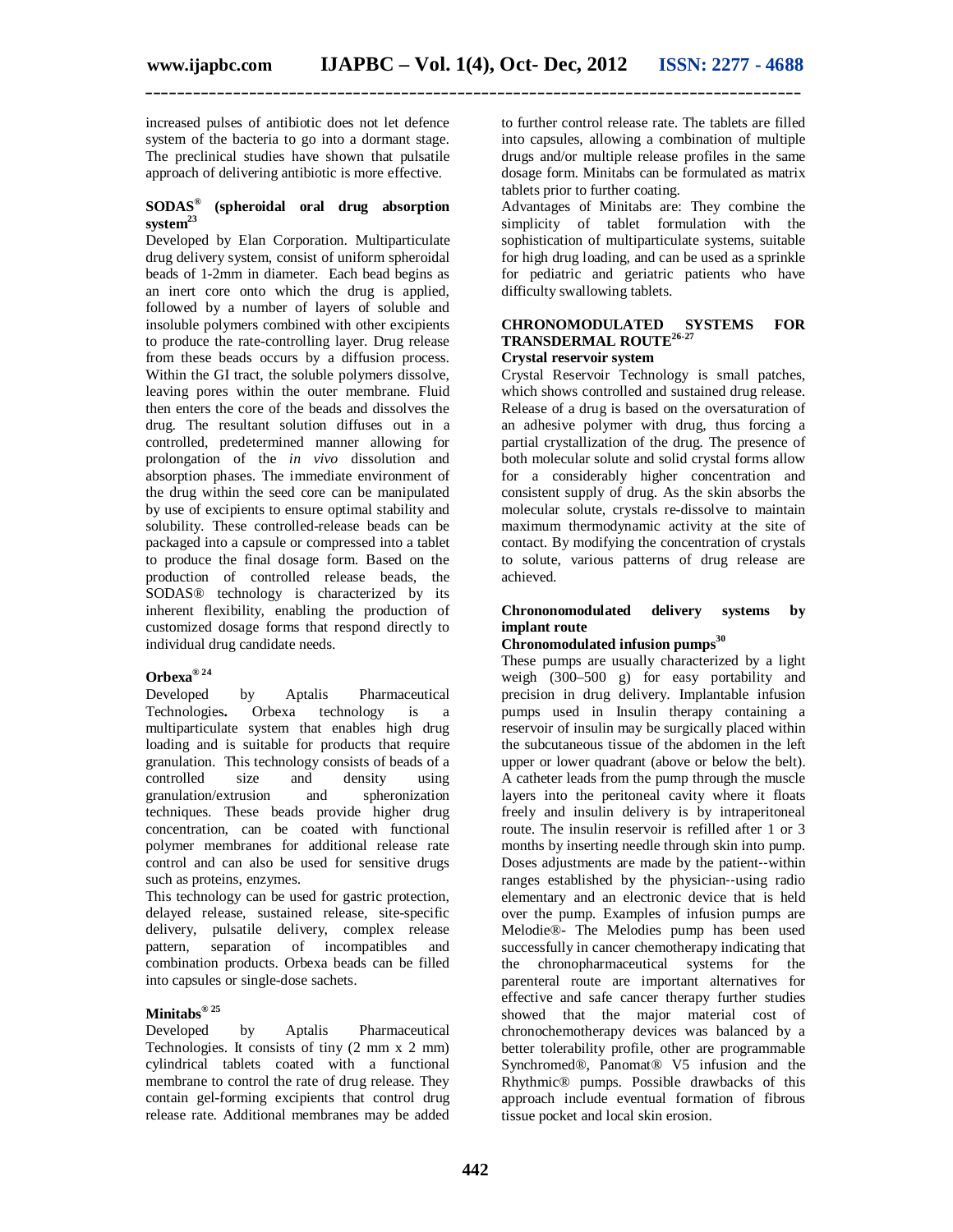**\_\_\_\_\_\_\_\_\_\_\_\_\_\_\_\_\_\_\_\_\_\_\_\_\_\_\_\_\_\_\_\_\_\_\_\_\_\_\_\_\_\_\_\_\_\_\_\_\_\_\_\_\_\_\_\_\_\_\_\_\_\_\_\_\_\_\_\_\_\_\_\_\_\_\_\_\_\_\_\_\_\_**

#### **Microfabrication<sup>28</sup>**

These devices contain small reservoirs loaded with drugs and separated from outside environment by thin membrane. The active silicon-based microchip membrane is thin layer of gold. In order to release the drug the voltage need to be applied**.** The release mechanism is based on the electrochemical dissolution of thin anode membranes covering microreservoirs filled with chemicals in solid, liquid or gel form. Here a solid-state silicon microchip that can provide controlled release of single or multiple chemical substances on demand. A study for release have been conducted with a prototype microchip using gold and saline solution as a model electrode material and release medium, and demonstrated controlled, pulsatile release of chemical substances with this device.

#### **Magnetic nanocomposite hydrogel<sup>29</sup>**

Magnetic nanocomposite of temperature responsive hydrogel was used as remote controlled pulsatile drug delivery. Nanocomposites were synthesized by incorporation of superparamagnetic Fe3O4 particles in negative temperature sensitive poly (Nisopropyl acrylamide) hydrogels along with model drug. High frequency alternating magnetic field was applied, the beads oscillate within the matrix, creating compressive and tensile forces, and hydrogel temperature increases results into accelerated collapse of gel. This in turn acts as a pump to push an increased amount of the drug molecule out the matrix to produce on demand pulsatile drug release from nanocomposite hydrogel.

Also magnetic particle like magnetite, iron, nickel, cobalt and steel can also be incorporated.

.

#### **Obstacles in PDDS research and development30- 31**

Currently there are three major hurdles for the successful transition of PDDS from laboratory to Market. These include the challenges to identify adequate rhythmic biomaterials and systems, rhythm engineering and modelling, and regulatory issues.

- a) Rhythmic biomaterials and systems- There have been good progress in development of systems intended for chronotherapy but the true breakthrough in this field will only be possible with smarter biomaterials. Advances in microfabrication, nanotechnology, and polymer chemistry in near future will make development of such material possible.
- b) Rhythm engineering and modelling- The second major hurdle to chronopharmaceutical drug formulation is ability to engineer rhythm and use reliable models, to predict the complex physicochemical properties of these novel delivery systems as well as their biological responses.
- c) Regulatory issues- Regulatory is another big question.As a whole, developing a commercially successful NDDS poses many challenges. In preapproval phase it is sometimes difficult to show chronotherapeutic advantage in clinical settings. In postapproval phase causal recreational drug abuse along with on a much larger scale, by the criminal diversion of these modified formulations for profit have arisen problems. The FDA has now heavily relied on the development and implementation of risk management programs as a strategy to allow an approval of a drug to go forward while exercising some restrictions.

| raone al manuphe of 1 D is approved pullative drug denvery bybeems in marrier |                                  |                                                        |                                          |                                                       |  |
|-------------------------------------------------------------------------------|----------------------------------|--------------------------------------------------------|------------------------------------------|-------------------------------------------------------|--|
| S. No                                                                         | <b>API</b>                       | Proprietory name, dosage form                          | Chronopharmace-utical<br>technology used | <b>Diseases</b>                                       |  |
| 1.                                                                            | Theophyline                      | Uniphyl <sup>®</sup> : extended release tablets        | <b>CONTIN®</b>                           | Asthma/increased<br>bronchoconstriction<br>in morning |  |
| 2.                                                                            | Verapamil HCl                    | CoveraHS: extended release tablets                     | <b>OROS®</b>                             | Hypertension/increas<br>ed BP in early<br>morning     |  |
| 3.                                                                            | Verapamil HCl                    | Verelan® PM: extended<br>release capsules              | <b>CODAS®</b>                            | Hypertension                                          |  |
| 4.                                                                            | Methylphenidate HCl              | Concerta® tablet                                       | <b>OROS®</b>                             | Attention deficit<br>syndrome                         |  |
| 5.                                                                            | DiltiazemHCl                     | Cardizem®LA: extended release tablets                  | <b>CEFORM®</b>                           | Hypertension                                          |  |
| 6.                                                                            | Propranolol HCl<br>Verapamil HCl | Innopran <sup>®</sup> XL: extended<br>release capsules | <b>DIFFUCAPS®</b>                        | Hypertension                                          |  |
| 7.                                                                            | Dofetilide                       | PulsincapTM                                            | PulsincapTM                              | Hypertension                                          |  |
| 8.                                                                            | Tulobuterol                      | Hokunalin <sup>®</sup> tape                            | Transdermal chrono-<br>delivery system.  | Asthma                                                |  |
| 9.                                                                            | Amoxicillin                      | MOXATAG®: extended-release tablets                     | PULSYS <sup>TM</sup>                     | Antibiotic                                            |  |

**Table 2: Example of FDA approved pulsatile drug delivery systems in market**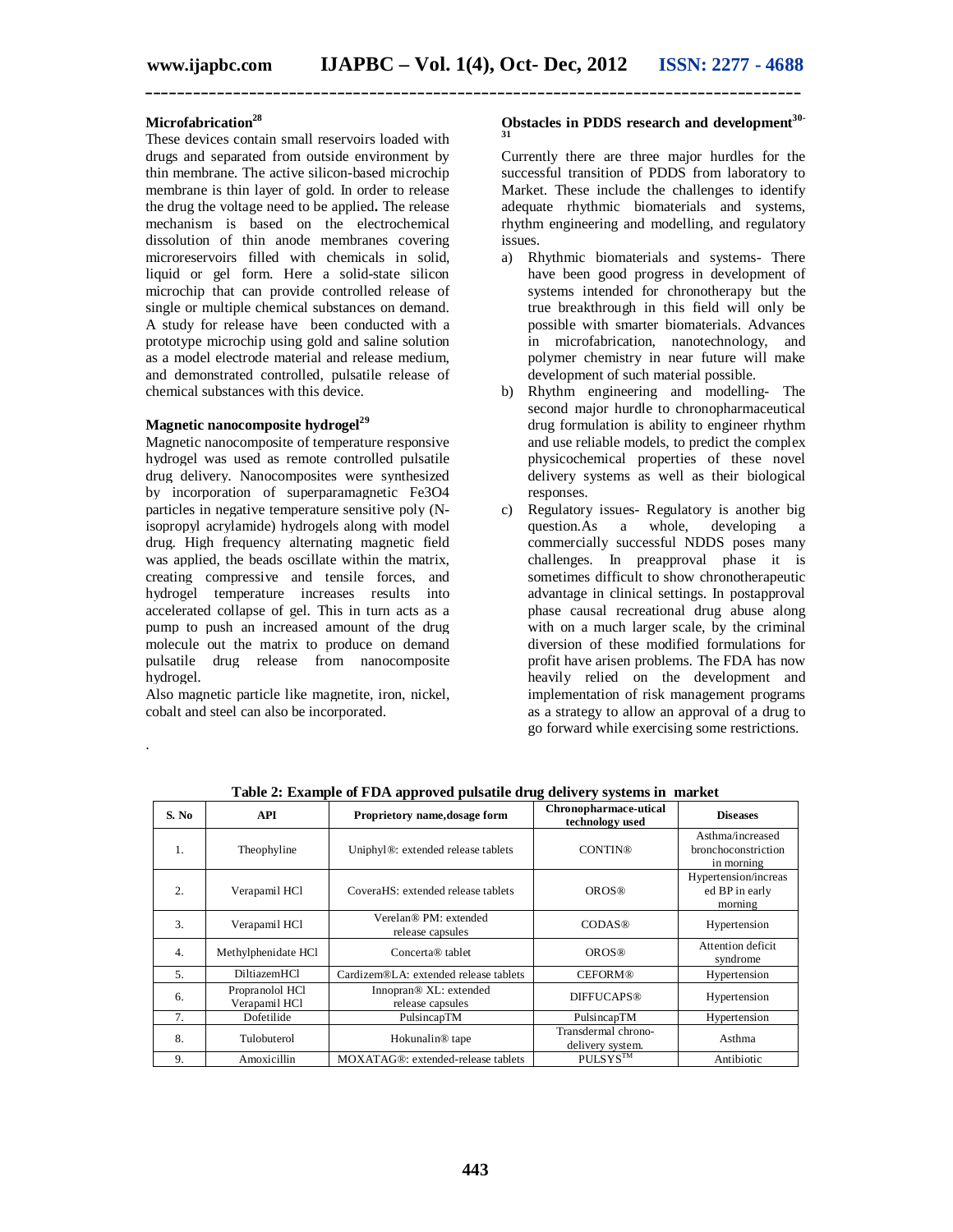**\_\_\_\_\_\_\_\_\_\_\_\_\_\_\_\_\_\_\_\_\_\_\_\_\_\_\_\_\_\_\_\_\_\_\_\_\_\_\_\_\_\_\_\_\_\_\_\_\_\_\_\_\_\_\_\_\_\_\_\_\_\_\_\_\_\_\_\_\_\_\_\_\_\_\_\_\_\_\_\_\_\_**

#### **CONCLUSION**

Rapid advancement and newer developments in the field of drug delivery have led to the formulation of the pulsatile drug delivery system, which can be formulated with ease and, provides a significant amount of therapeutic benefits.The market for drug delivery systems has come a long way and will continue to grow at an impressive rate.

The circadian disorders generally require Chronopharmacotherapy, which can be easily accomplished by pulsatile drug delivery system in a very organized manner. With the advent of pulsatile drug delivery, one can remain assured of accomplishment of goal for safe and effective therapy. Although several milestones have been reached in this respect, there are still some unexplored facets of pulsatile drug delivery that can open new vistas through better engineering of the same. Today's drug delivery technologies enable the incorporation of drug molecules into new delivery systems, thus providing numerous therapeutic and commercial advantages. A large number of companies are involved in the development of new drug delivery systems, which is evident by an increased number of products in the market and the number of patents granted in the recent past.

Tomorrow's drugs definitely will be more challenging in terms of the development of delivery systems, and pharmaceutical scientists will have to be ready for a difficult task ahead.

#### **ACKNOWLEDGEMENT**

We are thankful to our college Vivekanand Education Society's College of Pharmacy, Chembur, Mumbai-74, for support and providing facilities.

#### **REFERENCES**

- 1. Shidhaye SS, Lotlikar VM, Ghule AM, Phutane PK and Kadam VJ. Pulsatile drug delivery systems: an approach for chronotherapeutic diseases. Sys Rev Pharma. 2010;1:55-61.
- 2. Lida EK, Evangelos K, Efthimios X, Koutris, Dimitrios N and Bikiaris. Recent Advances in Oral Pulsatile Drug Delivery. Recent Patented Drug Delivery Formulation. 2009;3:49-63.
- 3. Sachin Survase and Neeraj Kumar. Pulsatile drug delivery: Current scenario. CRIPS. 2007;2:27‐33.
- 4. Youan BC. Overview of chronopharmaceutics, in: B.C. Youan (Ed.), Chronopharmaceutics: Science and Technology for Biological Rhythm Guided Therapy and Prevention of Diseases. 2009.
- 5. Ramesh D Parmar, Rajesh K Parikh, Vidyasagar G, Dhaval V Patel, Chirag J

Patel and Biraju D Patel. Pulsatile Drug Delivery Systems: An Overview. Int J PharmaSci and Nanotechnology. 2009;605-614.

- 6. Marroum P. Development and evaluation of controlled release products with emerging technologies. Amer Pharm Rev. 2009;147-149.
- 7. Jose S, Dhanya K, Cinu TA, Litty J and Chacko A J. Colon targeted drug delivery:<br>Different approaches. J Young approaches. J Pharmacist. 2009;1:13-9.
- 8. Parcel P, Vishnupad KS and Venkatesh GM. Timed pulsatile drug delivery systems. US Patent 6, 627, 2231
- 9. http://www.aptalispharmaceuticaltechnolo gies.com/tech\_diffucap.html (Date of access-11/4/2012).
- 10. Leslie S. The contin delivery system: dosing considerations. J Allergy Clin Immunol. 1986;78:768-773.
- 11. Prisant LM, Devane JG and Butler J. A steady state evaluation of of the bioavailability of chronotherapeutic oral drug absorption system Verpamil PM after night time dosing Vs immediate acting verapamil dosed every eight hours. Am J Ther. 2000;7:345-351.
- 12. Steve E. Bioenhancement technologies improve absorption of insoluble drugs in oral dosage forms. Drug Deliv Syst. 2007.
- 13. Sadaphal KP, Thakare VM, Gandhi BR and Tekade BW. Formulation and evaluation of pulsatile drug delivery system for chronobiological disorder: Asthma; International Journal of Drug Delivery 3. 2011;348-356.
- 14. Elan Drug Technologies. IPDAS® Controlled Release Technology. Available from: www.elandrugtechnologies.2010.
- 15. Elan Corporation. Intestinal protective drug absorption system. US Patent 75111480.1997.
- 16. Andrea Gazzaniga, Luca Palugan, Anastasia Foppoli and Maria Edvige Sangalli . Oral pulsatile delivery systems based on swellable hydrophilic polymers. European Journal of Pharmaceutics and Biopharmaceutics.2008; 68:11–18.
- 17. Conte U and Maggi L. Modulation of the dissolution profiles from Geomatrix® multi-layer matrix tablets containing drugs<br>of different solubility. different solubility. Biomaterials.1996;17:889-896.
- 18. Conte U, Maggi L, Colombo P and La Manna A. Multi-layered hydrophilic matrices as constant release devices (Geomatrix® systems). J Contr Rel. 1993;26, 39-47.